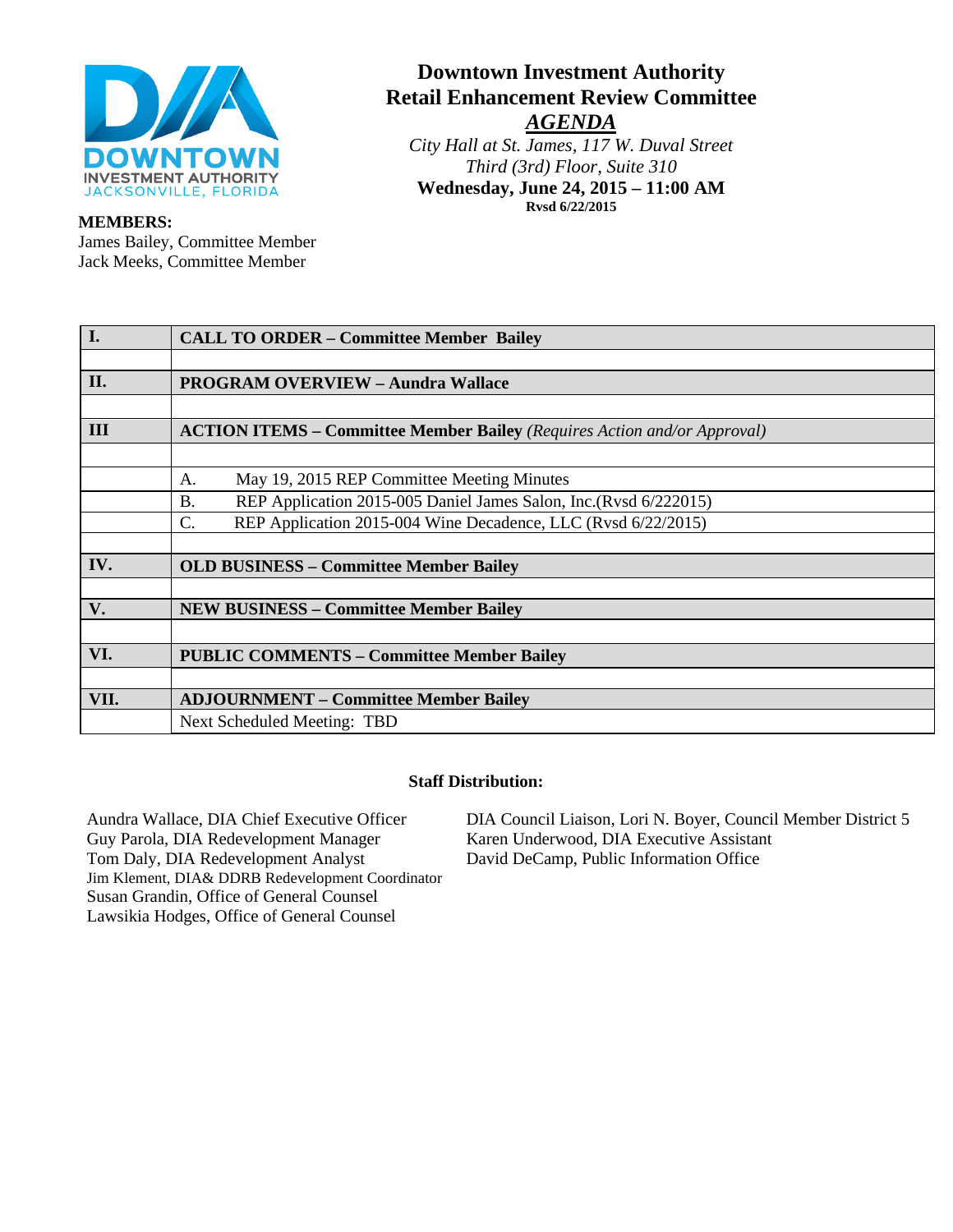

## *REP Committee Meeting MEETING MINUTES*

**Board Members Present:** Jim Bailey, Chair, Jack Meeks, Melody Bishop and Doris Goldstein

**DIA Staff Present:** Jim Klement, Tom Daly and Karen Underwood

**Office of General Counsel:** Not Present

**Next meeting:** TBD

#### **I. Call to Order – Chairman Bailey**

A quorum was confirmed and Chairman Bailey called the review committee meeting to order at approximately 11:10 a.m.

**II. Action Items**

#### **A. Approval of May 19, 2015 REP Meeting Minutes**

## **A MOTION WAS MADE BY BOARD MEMBER BAILEY AND SECONDED BY BOARD MEMBER MEEKS TO APPROVE THE MAY 19, 2015 REP MEETING MINUTES. THE MINUTES WERE APPROVED UNANIMOUSLY 2-0.**

#### **B. REP 2015-005 – DANIEL JAMES SALON, INC.**

Staff provided an overview of application REP 2015-005, Daniel James Salon, Inc. located at 45 West Bay Street.

REP Application 2015-005 specifics are identified below:

| <b>Square Feet:</b>             | 1,600 Square Feet |
|---------------------------------|-------------------|
| <b>Total Improvement Costs:</b> | \$77,500          |
| <b>Applicant Requested:</b>     | \$32,000          |
| <b>Applicant Investment:</b>    | \$45,500          |
| <b>Program Funding Request:</b> | \$32,000          |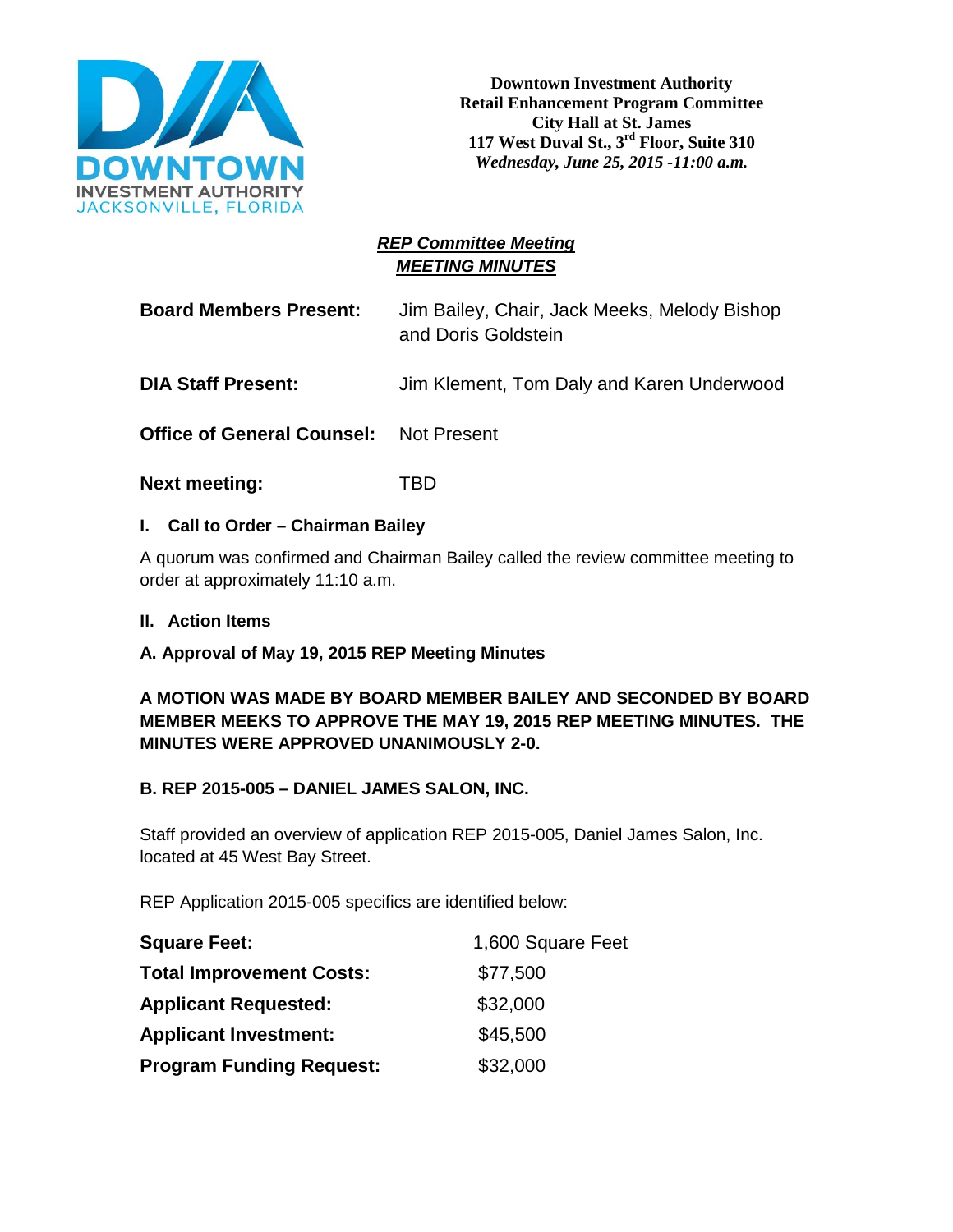The Board made relative comments regarding the Application REP 2015-005.

Mr. Dan Gamsky, project applicant shared information regarding the Daniel James Salon Expansion. He plans to start as soon as possible; his 20-year anniversary will be on August 15<sup>th</sup>. The condition of the roof was discussed and Mr. Gamsky indicated a membrane was placed over the existing roof about a year ago and he noted that the water issue is a thing of the past. They are looking for the interior garden to be redone as well.

**A MOTION WAS MADE BY BOARD MEMBER MEEKS AND SECONDED BY BOARD MEMBER BAILEY TO APPROVE REP APPLICATION 2015-005 DANIEL JAMES SALON, 45 WEST BAY STREET FORGIVABLE LOAN FOR \$32,000 SUBJECT TO:**

- **1) APPLICANT TO OBTAIN APPROPRIATE PERMITS WITHIN 6 MONTS OF FINAL PROGRAM DOCUMENT APPROVAL AND EXECUTE AGREEMENTS WITH DIA**
- **2) APPLICANT TO HAVE ALL WORK COMPLETED WITHIN A 6 MONTH PERIOD FROM FINAL PROGRAM DOCUMENT APPROVAL AND EXECUTED AGREEMENTS WITH DIA**
- **3) APPLICANT MAY RECEIVE UP TO A 6 MONTH PERIOD EXTENSION TO COMPLY WITH FINAL PROGRAM DOCUMENT APPROVAL AND DIA EXECUTED AGREEMENTS**
- **4) THE FORGIVABLE LOAN WILL BE SECURED BY PERSONAL GUARANTEE OF THE APPLICANT.**

## **(THE MOTION PASSED UNANIMOUSLY 2-0)**

## **C. REP 2015-004 – WINE DECADENCE, LLC**

Staff provided an overview of application REP 2015-004, Wine Decadence located at 31 W. Adams Street.

REP Application 2015-004 specifics are identified below:

| <b>Square Feet:</b>              | 1,676 Square Feet |
|----------------------------------|-------------------|
| <b>Total Improvements Costs:</b> | \$107,613         |
| <b>Applicant Requested:</b>      | \$33,520          |
| <b>Applicant Investment:</b>     | \$74,093          |
| <b>Program Funding Request:</b>  | \$33,520          |

The Board made relative comments regarding Application 2015-004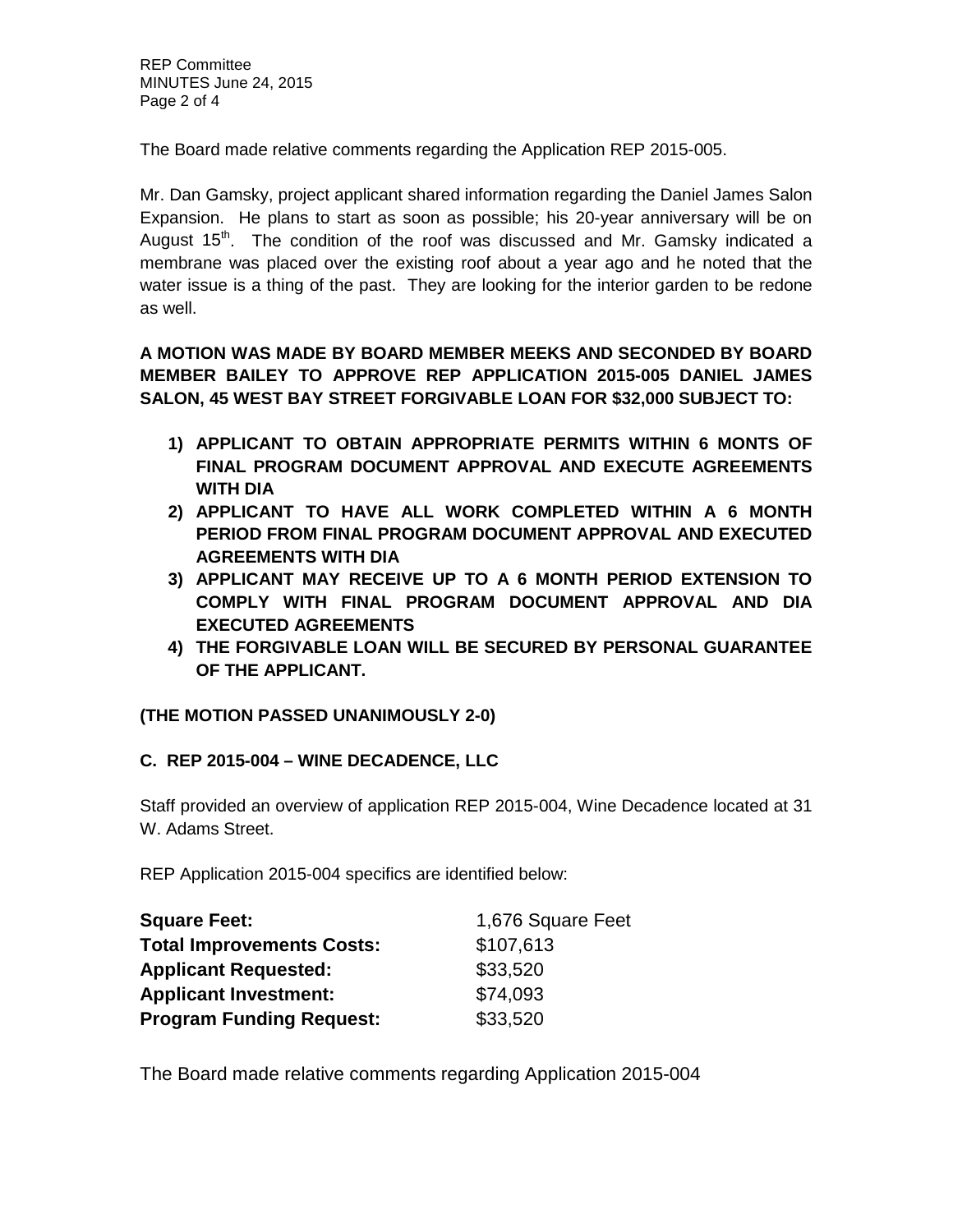REP Committee MINUTES June 24, 2015 Page 3 of 4

Alex Allison, Asset Manager shared information regarding Wine Decadence. Dr. Steven R. Wallace is a partner and Senior Executive of Wine Decadence.

The Board made relative comments below:

Has anything been in the space in the past? Mr. Steven Wallace responded that there was an art gallery, non-profit that was there. Previously the space had no electrical service and no air-conditioning. The majority of the work is to provide HVAC and electrical service. The front space will be very storefront and the back will be used for storage.

Will people come there to buy, taste and have a cocktail? Mr. Wallace replied that the warehouse will hold 1500 cases of wine and the corporate headquarters. In terms of the retail aspect, initially it would be by appointment and select retail hours of operation. Later on they will expand the operating hours. The wine consultants and wine tastings customers will pick up wine and other products. Wine Decadence will be open for downtown events.

Would the open space above the front of the building above be rented for events? Mr. Wallace replied that they have a bar room and mezzanine space that would be rented out for events.

They are intending to do the Florida "build out" this summer and shortly thereafter to go National for a very large operation.

Mr. Wallace noted that Steve Cox is one of the senior executives for the Fidelity Group which works directly with Bill Foley. Exclusively, only family wines are sold. At this point, Mr. Foley has a significant interest in 59 wineries worldwide.

A question was raised regarding vehicular issues. Mr. Wallace stated that there are two (2) loading zones on the street. The wine consultants and customers will call and the order is prepared and ready for them to pick up from the loading zone.

**A MOTION WAS MADE BY BOARD MEMBER MEEKS AND SECONDED BY BOARD MEMBER BAILEY TO APPROVE REP APPLICATION 2015-004 WINE DECANDENCE, LLC 31 W. ADAMS STREET FORGIVABLE LOAN FOR \$33,520 SUBJECT TO:**

- **1) APPLICANT TO OBTAIN APPROPRIATE PERMITS WITHIN 6 MONTS OF FINAL PROGRAM DOCUMENT APPROVAL AND EXECUTE AGREEMENTS WITH DIA**
- **2) APPLICANT TO HAVE ALL WORK COMPLETED WITHIN A 6 MONTH PERIOD FROM FINAL PROGRAM DOCUMENT APPROVAL AND EXECUTED AGREEMENTS WITH DIA**
- **3) APPLICANT MAY RECEIVE UP TO A 6 MONTH PERIOD EXTENSION TO COMPLY WITH FINAL PROGRAM DOCUMENT APPROVAL AND DIA EXECUTED AGREEMENTS**
- **4) THE FORGIVABLE LOAN WILL BE SECURED BY AN ASSIGNMENT OF LEASE.**